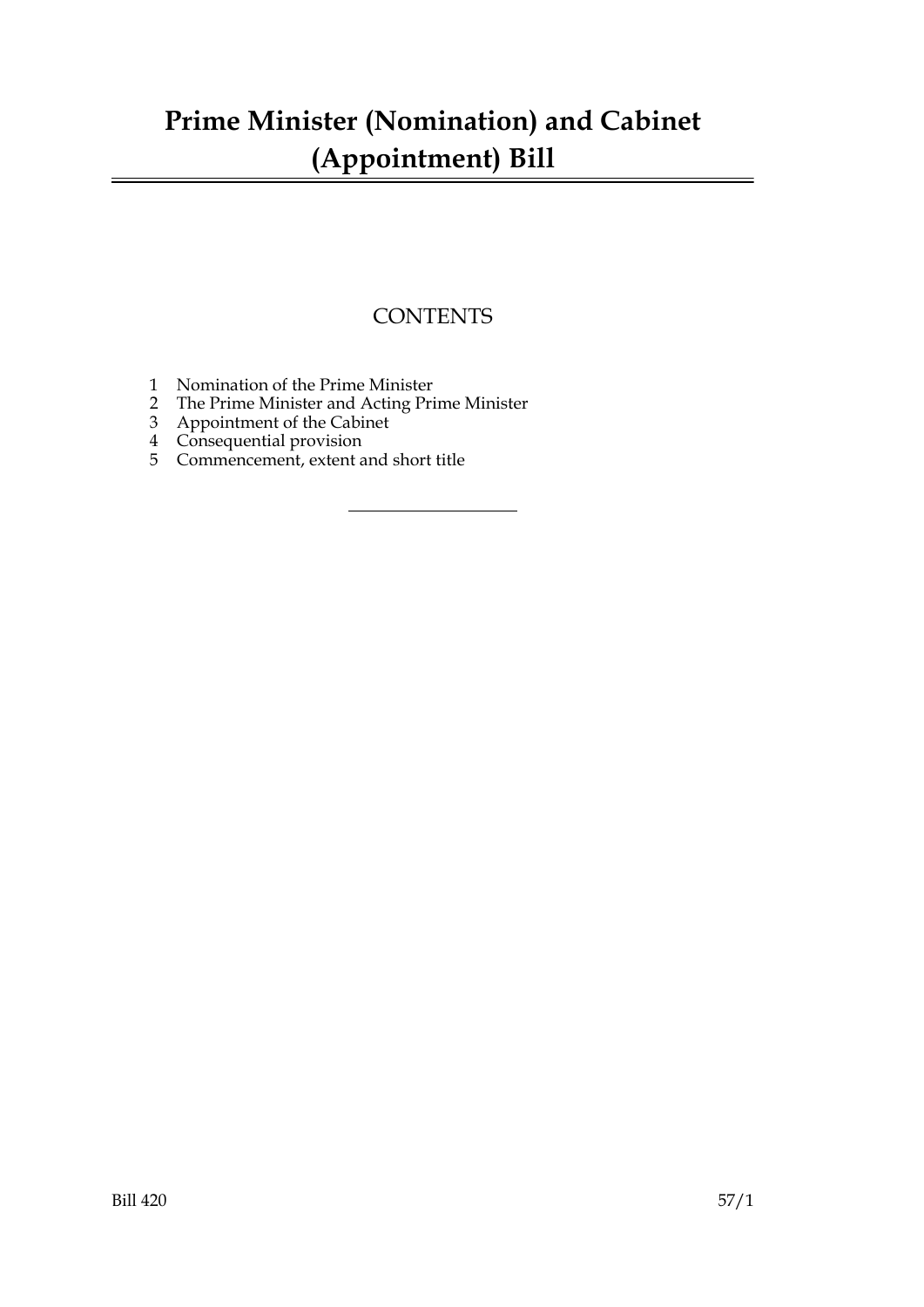# A **BILL** TO

Make provision for the House of Commons to nominate the Prime Minister and approve appointments to the Cabinet; to establish the office of Acting Prime Minister; and for connected purposes.

E IT ENACTED by the Queen's most Excellent Majesty, by and with the advice and consent of the Lords Spiritual and Temporal, and Commons, in this present Parliament assembled, and by the authority of the same, as follows: - $\mathbf{B}_{\text{e}$ 

#### **1 Nomination of the Prime Minister**

- (1) If a qualifying event occurs, the House of Commons shall, within the nomination period, nominate one of its members for appointment as Prime Minister.
- (2) Qualifying events are—
	- (a) the holding of a poll at a parliamentary general election under section 1 or 2 of the Fixed-term Parliaments Act 2011,
	- (b) the acceptance by Her Majesty of the resignation of the Prime Minister,
	- (c) the office of Prime Minister becoming otherwise vacant, or
	- (d) the Prime Minister ceasing to be a member of the House of Commons for a reason other than because of a dissolution of Parliament. *10*

#### (3) The nomination period is the period beginning with the day on which a qualifying event occurs and ending on whichever day is the sooner of—

- (a) the day on which Her Majesty appoints a Prime Minister, or
- (b) the day 28 days after the day the qualifying event occurred, or
- (c) the day on which a further qualifying event occurs (in which case the nomination period restarts).
- (4) If no Prime Minister is nominated by the House of Commons by the end of the nomination period, an early parliamentary general election is to take place as if the House of Commons had passed a motion in the form set out in section 2(2) of the Fixed-term Parliaments Act 2011.
- (5) The Speaker of the House of Commons shall recommend to Her Majesty the appointment as Prime Minister of any member of the House of Commons who is nominated by the House of Commons under this section.

*5*

*15*

*20*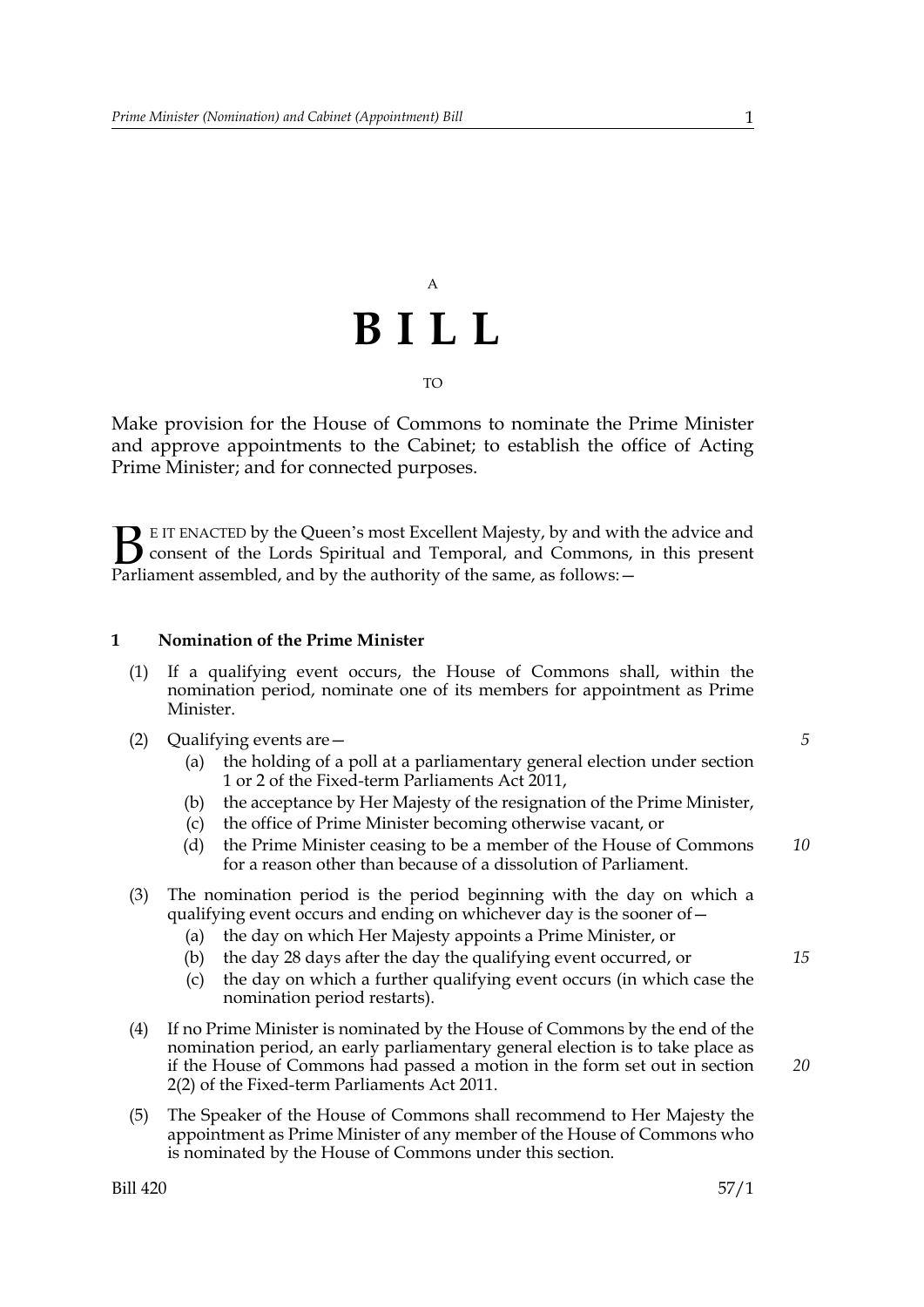#### **2 The Prime Minister and Acting Prime Minister**

- (1) The Prime Minister shall be appointed by Her Majesty from among the members of the House of Commons and shall hold office at Her Majesty's pleasure.
- (2) An Acting Prime Minister may be appointed by Her Majesty from among the members of the Cabinet and shall hold office at Her Majesty's pleasure.
- (3) The Prime Minister or Acting Prime Minister may at any time tender their resignation.
- (4) The Prime Minister or Acting Prime Minister must immediately tender their resignation if the House of Commons passes a motion under section 2(4) of the Fixed-term Parliaments Act 2011. *10*
- (5) If the resignation of the Prime Minister is accepted by Her Majesty, the resigning Prime Minister must, within 24 hours, nominate a member of the Cabinet to Her Majesty to be the Acting Prime Minister during the nomination period.
- (6) An Acting Prime Minister must immediately tender their resignation from that office if a Prime Minister is appointed.
- (7) Members of the Cabinet must, within 24 hours, nominate a member of the Cabinet to Her Majesty to be the Acting Prime Minister if the Prime Minister or incumbent Acting Prime Minister—
	- (a) becomes incapacitated,
	- (b) dies, or
	- (c) ceases to be a member of the House of Commons for a reason other than because of a dissolution of Parliament.
- (8) An Acting Prime Minister appointed by Her Majesty after being nominated under subsection  $(7)(a)$  shall hold office until  $-$ *25*
	- (a) Her Majesty accepts their resignation, or
	- (b) the incapacitated Prime Minister or incapacitated Acting Prime Minister informs Her Majesty that they are able to resume their functions.
- (9) Should the resignation of the Acting Prime Minister be accepted by Her Majesty and no Prime Minister has been appointed, members of the Cabinet must, within 24 hours, nominate a member of the Cabinet to Her Majesty to act as Acting Prime Minister during the nomination period.

#### **3 Appointment of the Cabinet**

- (1) The Prime Minister may, with the approval of Her Majesty, appoint members of the Cabinet from among the members of the House of Commons.
- (2) The Prime Minister shall not seek Her Majesty's approval for any appointment under this section until the House of Commons has passed a motion approving that appointment.
- (3) A member of the Cabinet appointed under this section—
	- (a) shall hold office at Her Majesty's pleasure,
	- (b) may be removed from office by the Prime Minister,
	- (c) may at any time resign,

*35*

*40*

*30*

### *20*

*15*

*5*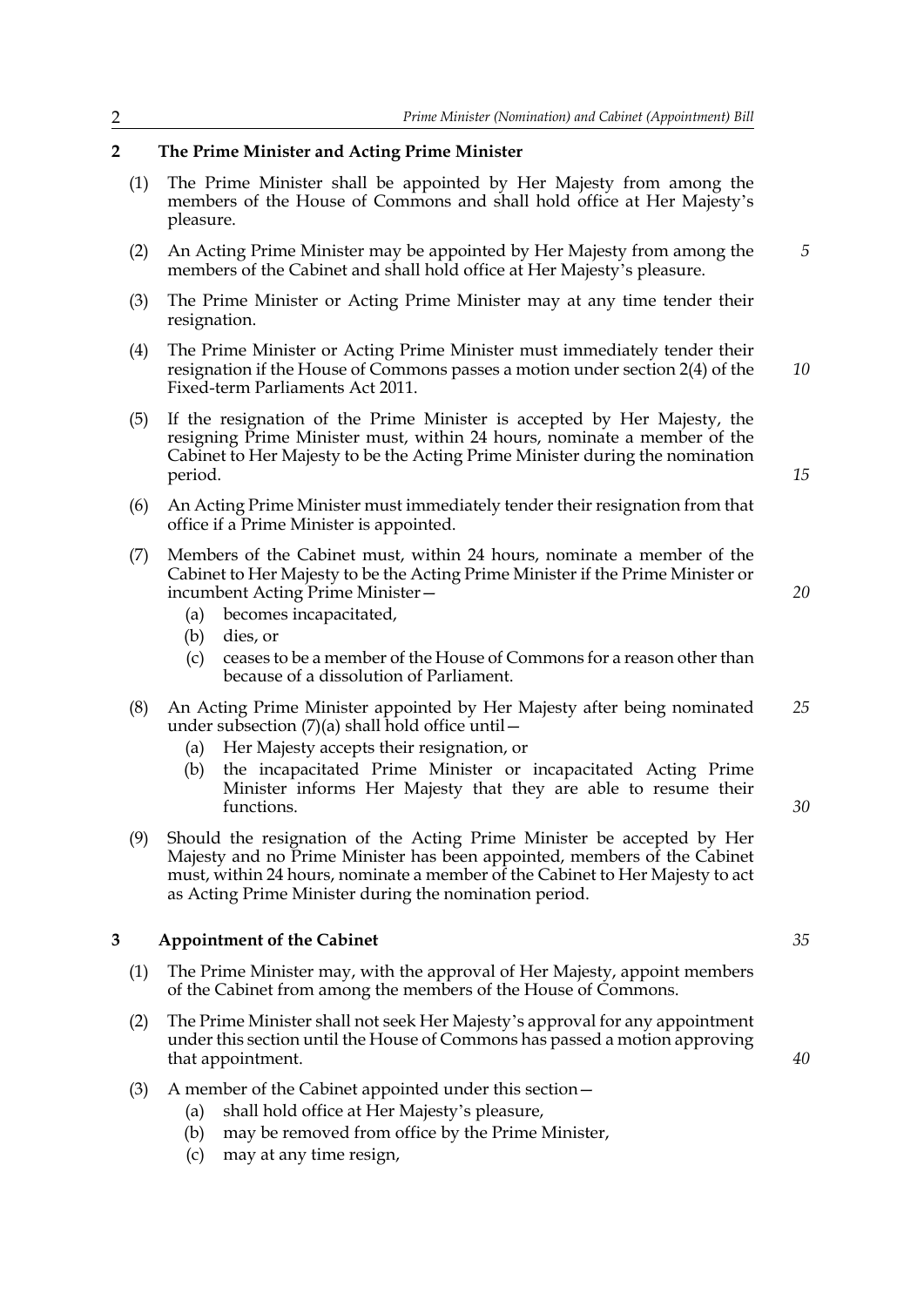- (d) if they resign, shall cease to hold office immediately, and
- (e) shall cease to hold office if they cease to be a member of the House of Commons for a reason other than because of a dissolution of Parliament.

#### **4 Consequential provision**

- (1) The Secretary of State may by regulations make provision that is consequential on any provision made by this Act.
- (2) Regulations under this section may—
	- (a) substitute "Prime Minister" for "Prime Minister or Acting Prime Minister" in any enactment passed or made before this Act or in the same Session; *10*
	- (b) otherwise amend any such enactment.
- (3) The power to make regulations under this section is exercisable by statutory instrument.
- (4) A statutory instrument containing regulations under this Act may not be made unless a draft of the instrument has been laid before and approved by a resolution of each House of Parliament. *15*

#### **5 Commencement, extent and short title**

- (1) This Act comes into force on the day on which it is passed.
- (2) This Act extends to the whole of the United Kingdom.
- (3) This Act may be cited as the Prime Minister (Nomination) and Cabinet (Appointment) Act 2019.

*5*

*20*